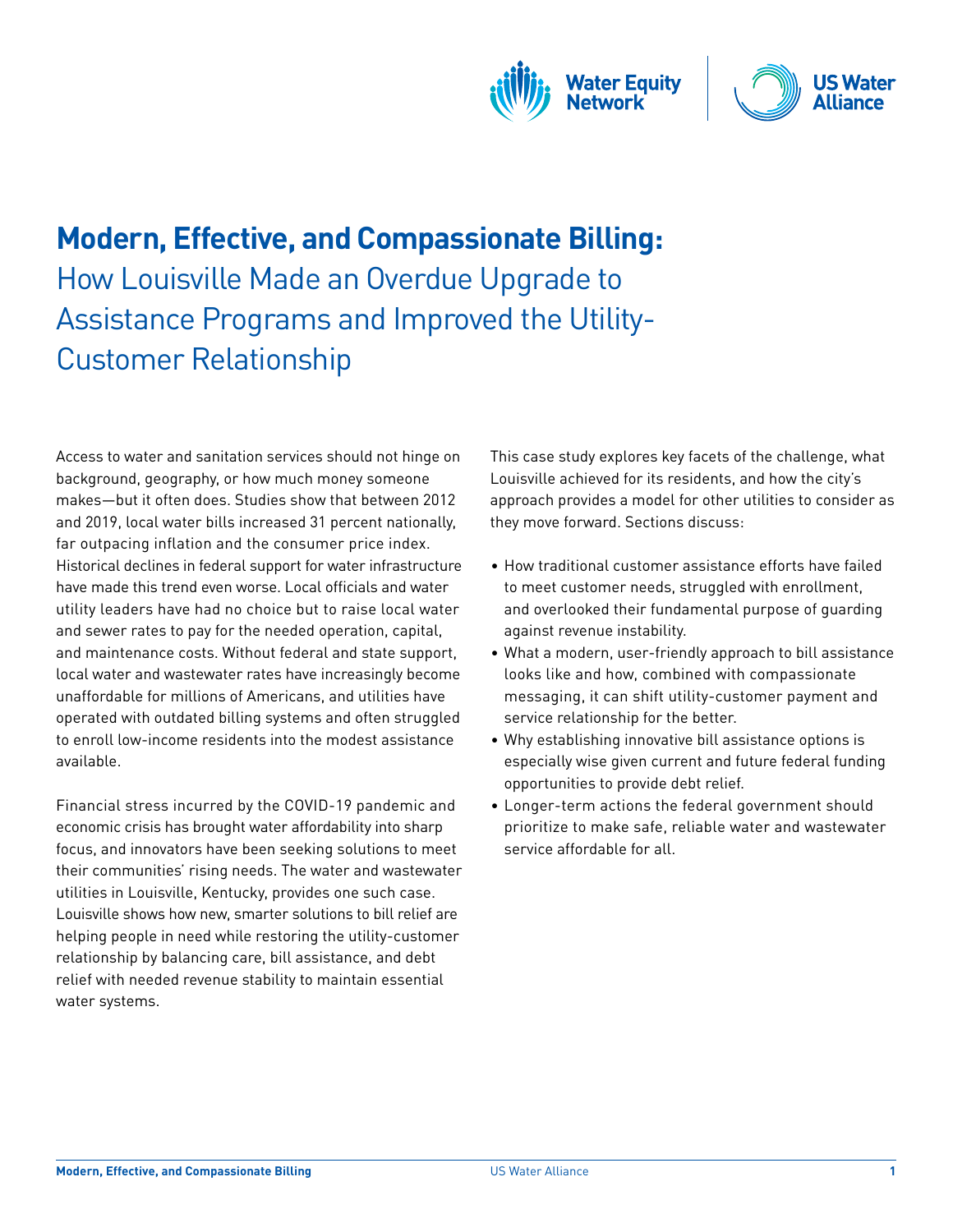### **Water bill assistance needs are increasing, but traditional programs are not working.**

Water and wastewater utilities often want to help low-income or hard-hit residents struggling to pay their bills. Yet, they rarely design and implement effective solutions capable of reaching economically vulnerable customers. For example, traditional government payment systems are typically very rigid regarding individual circumstances. They expect customers to pay at the same time, in the same way, every billing period which does not meet the economic reality of many. Customers are grappling with many burdens of financial hardship, and there should not be an expectation that they can discover and then navigate these outdated systems on their own.

When customers cannot pay, they often face serious consequences. Having water shut off or a lien placed on their property carries drastic health, economic, and social consequences for individuals, families, and communities. These punitive consequences also affect people of color disproportionately and contribute to a cycle that keeps people poor.

Of the water utilities that offer financial support, most do so through poorly publicized, application-based programs with complex eligibility. Customers must reach out to the utility, submit a host of burdensome documentation, wait for approval, and only then enter the program. This system is difficult to navigate, time-intensive, and often results in low program enrollment among the eligible population. Other barriers are the often limited resources utilities dedicate to customer outreach and engagement. Many water utilities report their inability to distribute the assistance funds fully despite glaring unmet needs. Considering low enrollment in assistance programs, many vulnerable customers pay higher rates and hold larger past-due balances than they should.

# **The number of households experiencing financial hardship increased dramatically during the COVID-19 crisis**—**making assistance issues more acute.**

The COVID-19 pandemic had a massive economic ripple effect. Data from the Census Bureau and the Department of Labor show that tens of millions of people are still out of work and struggling to afford food, housing, and basic household expenses. The amount of unpaid water debt in California alone during the pandemic has reached over \$1 billion. Such substantial losses to revenue can threaten water and wastewater utilities' ability to provide the safe, reliable service most expect. Many service providers and policymakers dismissed cutting off the water—the most basic form of PPE—during a pandemic and imposed a moratorium on service disconnections.

On March 13, 2020, Louisville's water and wastewater utilities suspended the practice of shutting off customers' service if they had not made a payment on their bills. They did so because keeping service on allowed residents to take precautionary measures to help slow the spread of the virus. Before the pandemic, one thousand residents were at risk of disconnection for nonpayment. By June, this number increased more than tenfold. Many of these customers had not been on the disconnection list before. Of the 11,000 residents in danger of shutoff should the disconnection moratorium lift, 70 percent never missed a payment before the pandemic. To better understand who these customers were, Louisville utilities mapped where the accounts were located and cross-referenced that information with data from previously delinquent households. Prior to the pandemic, past due accounts were mostly clustered in specific areas, but this new data showed that those impacted were spread across the entire service territory—an entirely new population in need of assistance.

In response to the growing need, Louisville utilities—which do joint billing—deployed a set of affordability strategies. In addition to the shutoff moratorium, they paused the accrual of fines and fees, modernized their payment plans, and provided bill relief using Louisville Metro funding made available because of CARES Act reimbursements the Metro government received from the federal government.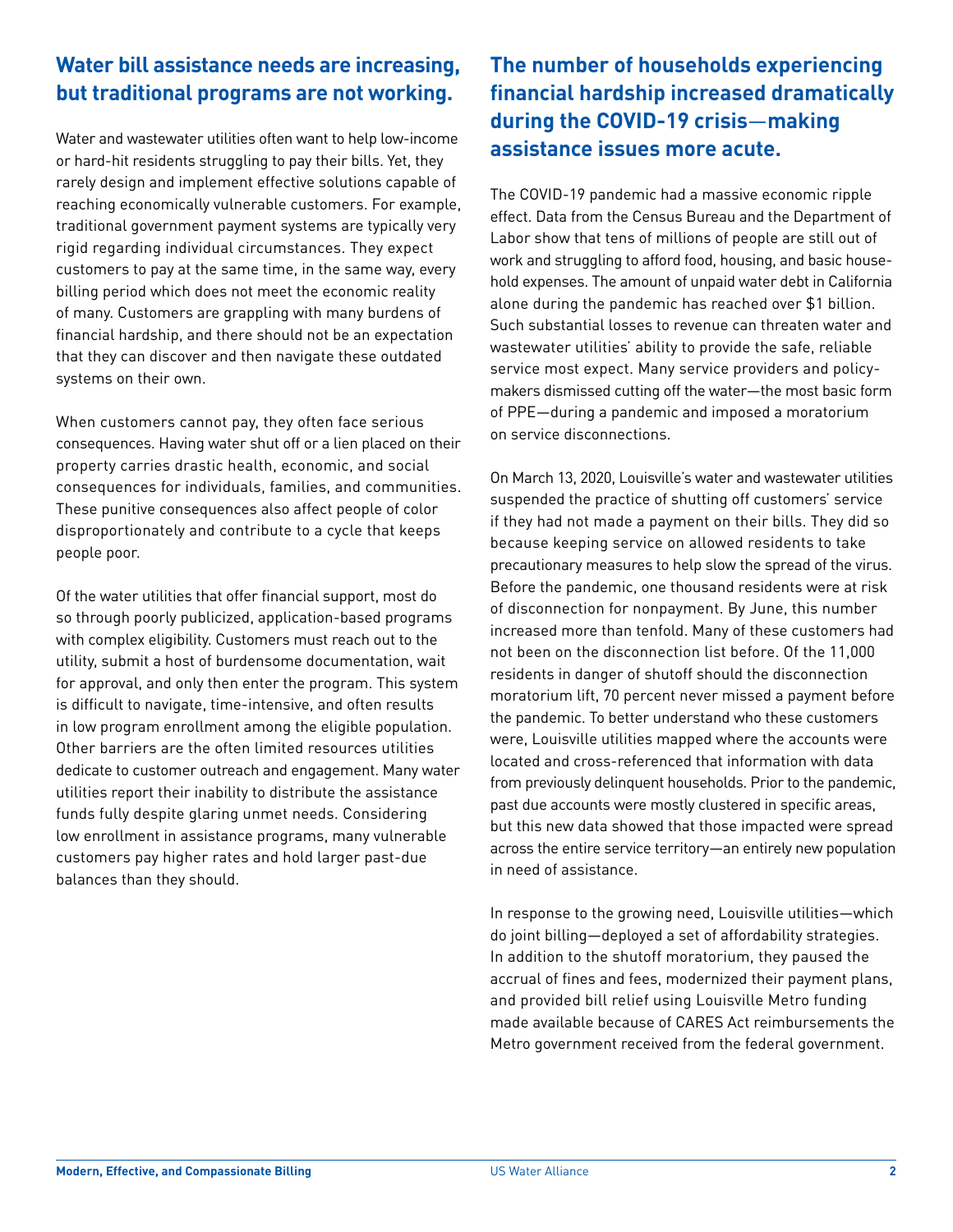## **In Louisville, 93 percent of payment plan customers successfully keep up with their bills, up from 20 percent before partnering with Promise.**

During the pandemic, Louisville, Kentucky experienced unprecedented numbers of customers falling behind in paying their water bills and the amount of the debt on these accounts skyrocketed. However, there was not an increase of customers with delinquent accounts enrolling into utility payment plans. Pre-pandemic data also showed that the majority of customers that were enrolled would break their payment plans with the utilities.

Louisville Water and Louisville MSD wanted to improve both the enrollment into and performance on customer payment plans. To achieve these two goals, the utilities decided to deploy innovative customer outreach and engagement strategies both for enrollment and ongoing performance in the agency's payment plans. To reestablish repayment relationships with their customers, the utilities partnered with a technology company called Promise. Promise offers a modern payment platform that goes beyond traditional processing to provide dynamic customer outreach, flexibility, engagement, and convenience that make it easier to pay.

Through their work with other government agencies and sectors, Promise found that outreach by text message was an incredibly effective enrollment tool. Text messages are easy to automate, efficient for the utility, and very accessible for the customer. Promise also uses strategies like robocalls, Google ads, and translation for non-English speakers.

Once Promise reaches a customer, they can use their phone to engage with a highly accessible online portal. The simple interface allows people to customize their payment plans, including how frequently they pay (monthly/biweekly) as well as their payment methods. Customers can easily request extensions or switch their payment date without speaking with a customer service representative. This dramatically decreased the number of calls to Louisville Water's customer service call center. For those customers that could not afford the first monthly enrollment payment, Louisville Water had Promise offer a "get your foot in the door" option where customers can sign up with just a five-dollar payment. This approach helps to enroll as many customers as possible and does not result in poorer long-term payment plan performance. Louisville Water data show that these customers do just as well as others on making regular payments once enrolled.

Louisville Water and Louisville MSD worked with Promise to roll out PromisePay to great effect in October, 2020. Before this partnership, only 20 percent of payment plan customers successfully kept up with their traditional plans compared to 93 percent using PromisePay.

#### **CC 33**

**#TeamKentucky is the best. Thank you all so much for your help during these difficult times.** 

—A Louisville Water payment plan customer

New, smarter payment plans help customers and strengthen repayment relationships between customers and utilities. From rethinking customer outreach and engagement to increasing flexibility and convenience, the COVID-19 pandemic created an opportunity for Louisville utilities to try new approaches. The old paradigm that expects struggling customers to discover payment arrangements on their own has historically resulted in low enrollment. More modern, human-centered, data-driven approaches to collecting revenue and helping customers manage their debt can reduce excessively punitive consequences for customers and result in better repayment rates for utilities.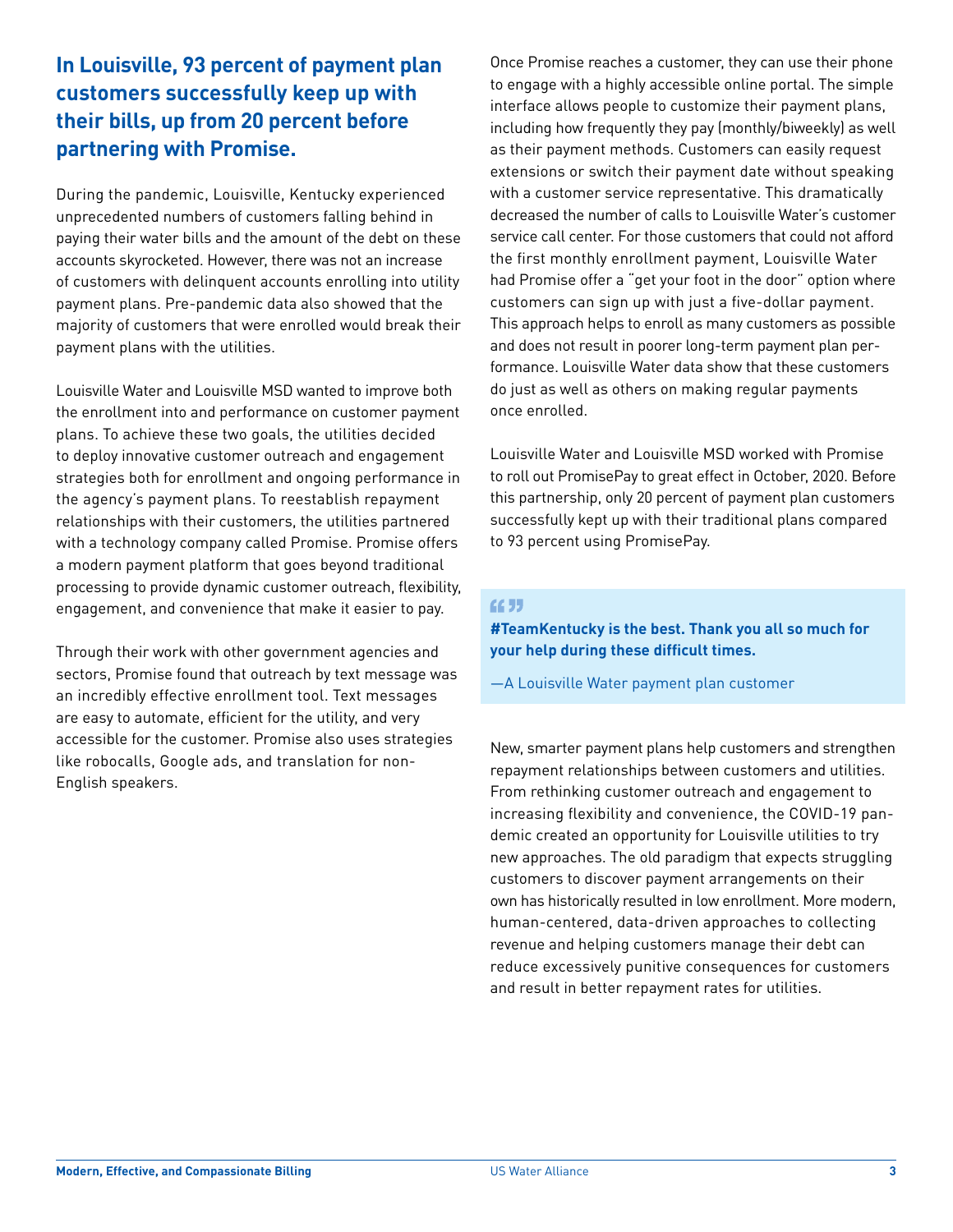### **Modern assistance approaches are better at bringing money in and sending it back out. Residential customers in Louisville received \$4 million in water debt relief in just a few months.**

Louisville's partnership with Promise quickly helped the utilities recover lost revenue and significantly reduced the number of customers at risk of water shut offs once the moratorium is lifted. Given this success, the utilities wanted to deploy tech again but this time to help them quickly distribute relief dollars back to customer accounts.

In January 2021, Louisville Metro granted \$4 million to Louisville Water and Louisville MSD through the Louisville Water Foundation—an entity created by Louisville Water to be able to leverage and implement charitable and philanthropic efforts. By this point, 18,000 households were behind on payments. Instead of enrolling customers in assistance programs through a cross-enrollment approach with LIHEAP, an assistance program for heat and energy, Louisville Water recognized that their programs served different in-need populations. Roughly 70 percent of LIHEAP participants were renters who did not receive a water utility bill directly. Given previous success with PromisePay, Louisville Water and Louisville MSD decided to use Promise to create a COVID Relief Portal.

Promise's COVID Relief Portal feature engaged customers with delinquent accounts primarily via earned media, social media, and stakeholder outreach and engagement including text messaging. The COVID Relief Portal distributed up to \$500 grants to customers that accrued water debt between March and December 2020. Promise targeted those most in need of bill relief by using Louisville Water's delinquent account data to directly reach out to customers and let them know about the debt relief opportunity. Almost 12,000 customers were reached in just eight weeks and able to easily apply for relief. Those with remaining debt were then connected to the payment plan portal if interested.

Another key component of Louisville's program design was that applicants could self-certify their income. The program accepted all applicants for grant relief as long as they had a past-due balance from bills between May and December 2020 and could answer three questions about how the pandemic financially affected them. Removing layers of approval, including income verification and document uploads, made the Promise Covid Relief Portal simple to use and quickly deployable in the short, urgent time frame needed.

**First and foremost, we provide a public service. Preserving our customers' dignity and access to water when they're in need far outweighs any worry of impropriety by an individual. That's why self-certification is an important part of our assistance approach.**

—Spencer Bruce, President and CEO, Louisville Water

Louisville Water and Louisville MSD also consolidated each assistance and relief opportunity offered, including PromisePay, under the brand Drops of Kindness. Customer data from surveys Louisville Water conducted in September 2020 and April 2021 show Drops of Kindness improved customer perceptions about the utilities. The April data also show an increase in customers' use of emotional, rather than functional, attributes to describe Louisville Water—a positive sign of shifting attitudes in an otherwise difficult time.

Making good on the utilities' more compassionate tone, Louisville's partnership with Promise on payment programs and disbursing debt relief have been hugely successful. On the first day alone, the Covid Relief Portal distributed \$750,000 in funds. In the first month, Promise distributed \$3.4 million out of the \$4 million available—which is now fully dispersed.

**As of mid-February 2021, the program assisted 11,784 customers with credits between \$10–\$500; of these, 24 percent now have a balance of zero, and another 4,200 are on payment plans with an average payment of \$50 a month.**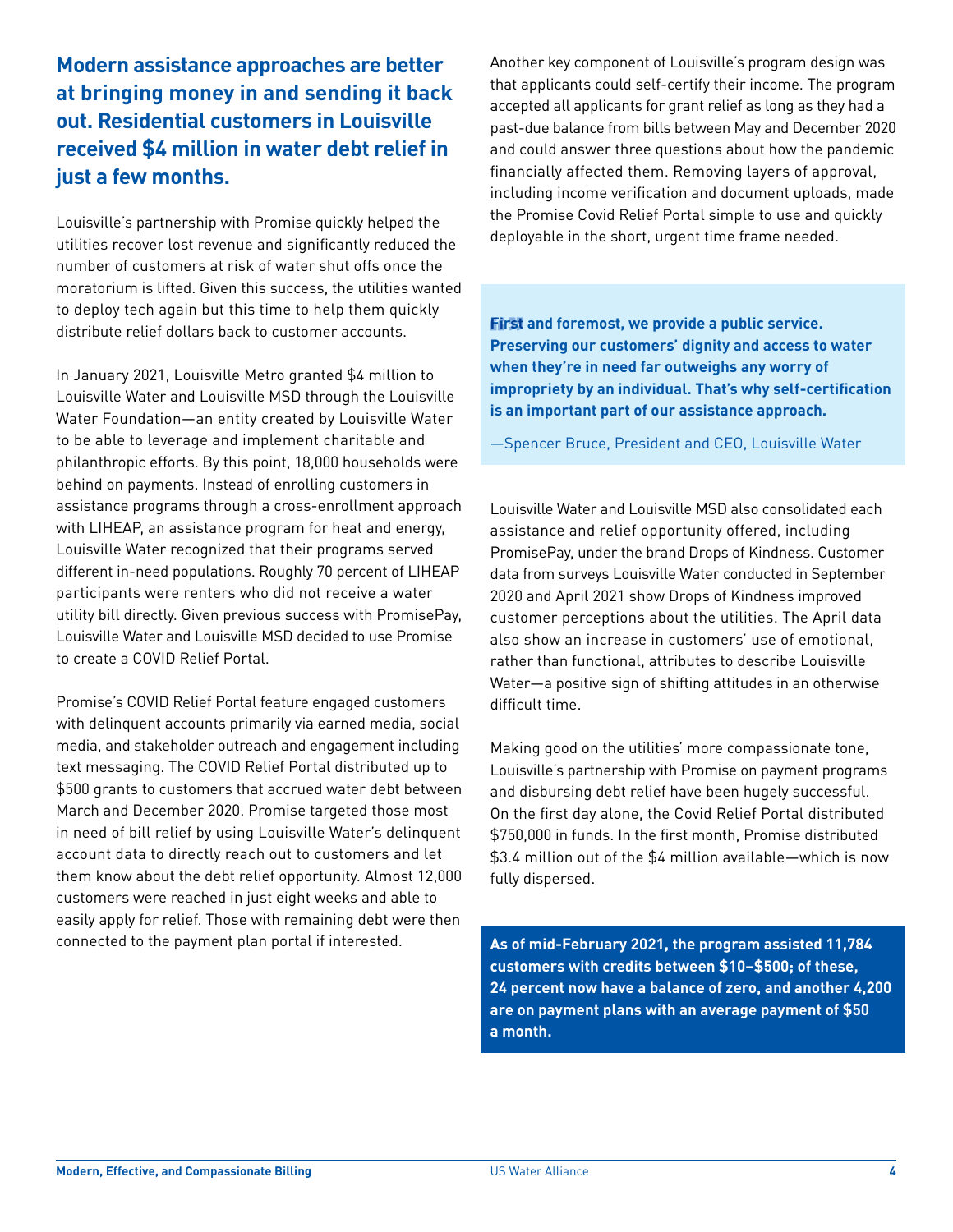# **Technology can integrate with the entire ecosystem of customer bill assistance, from local third-party services to federal assistance programs.**

Historically, charitable organizations have supported customers struggling to pay their utility bills. Congress and the current administration are also funding lowincome water assistance to help people afford water and wastewater service. User-friendly technologies can make it easier for third parties to provide direct bill relief support to people, and Louisville's experience is showing how.

When it comes to bill relief, one reason direct utility to customer outreach is effective is that water and wastewater utilities know exactly who is not paying their bills, and their customers know who their utilities are. Third-party charitable organizations, however, often play a role, helping people access assistance programs and pay down utility balances. In addition to direct outreach from utilities, these organizations can fill an important outreach gap since they sometimes have more trusting relationships with the target populations.

Louisville Water worked with Promise to create a pledge portal to make it easier for charitable organizations to assist customers behind on their water bills. Before creating the portal, Louisville Water customer service representatives experienced a large volume of calls from these organizations seeking account information. Now, the pledge portal allows these organizations to go online, look up the account balance of the customer, and make a pledge to pay someone's bill directly. The pledge portal is more user friendly and efficient because it removes the extra step of calling customer service to initiate a slow, manual process, and it expedites disbursements and updates in real-time. Nonprofit organizations can also generate reports from the pledge portal to document how much assistance they have provided over time.

In response to the pandemic, Congress recently created the temporary Low-Income Household Drinking Water and Wastewater Emergency Assistance Program which allocated the \$1.1 billion in rate assistance and bill relief passed in December 2020 and March 2021. The right technologies will make administering these and future assistance funding straightforward and streamlined.

Louisville's use of modern, customer-centric billing technologies is making an incredible difference—but challenges remain. While the Louisville Water Foundation contributed another \$500,000 to help customers with past-due balances, the assistance funds received from the Metro government have run out, and the shutoff moratorium could lift soon. But the partnership between Louisville Water, Louisville MSD, and Promise has significantly reduced the number of customers at risk for water shut offs and increased revenue for the utilities. Their approach is effective both from a customer and a utility perspective, and it began in a moment where time was of the essence—and is a model for how water and wastewater utilities can improve customer assistance into the future.

#### **CC 33**

**The pandemic called on us to take a leap of faith with new technology and a new approach. It's proving to be transformative. This is where all those aspiring to become utilities of the future need to go, and our customers will be better served for it.**

—Tony Parrott, CEO, Louisville MSD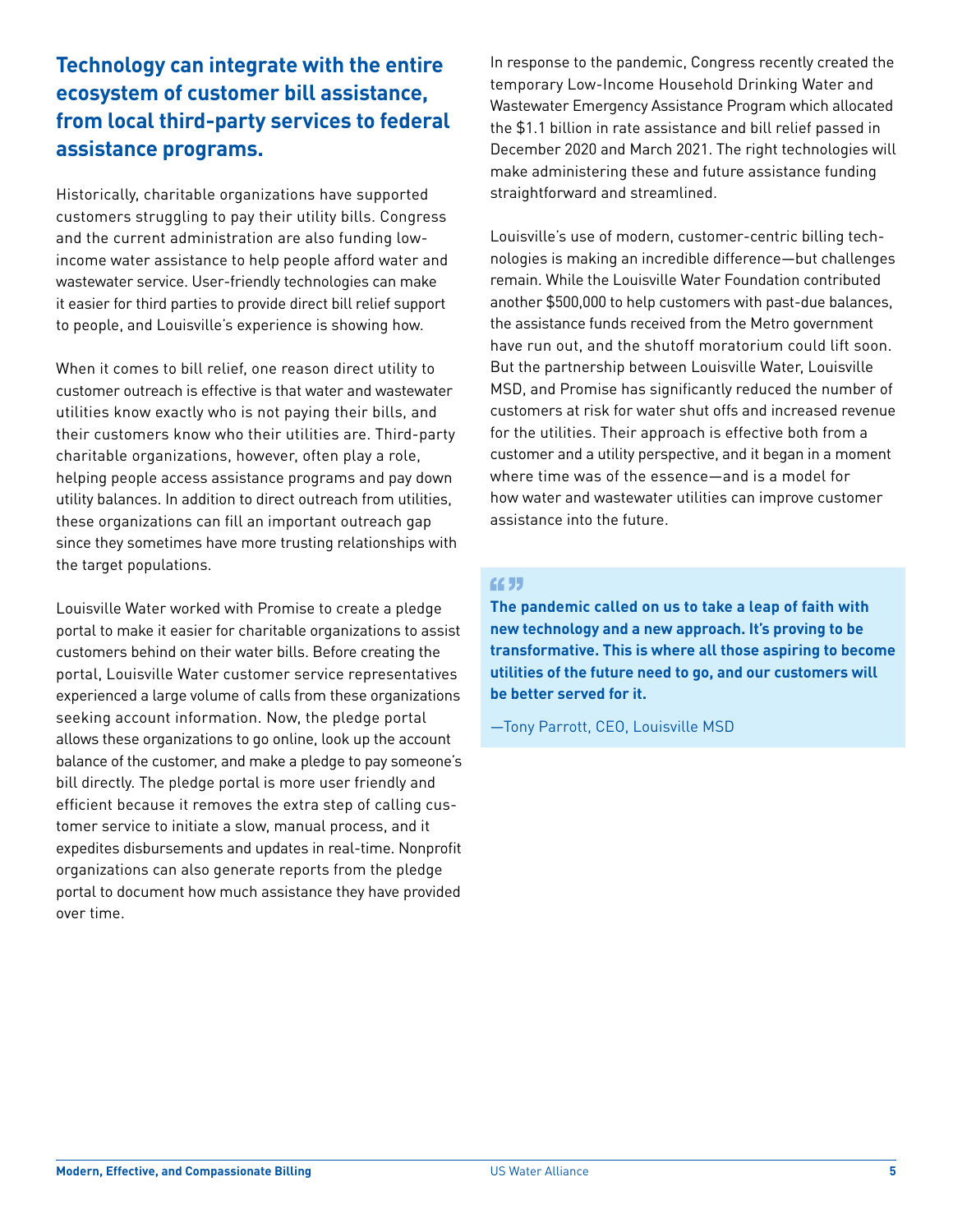#### **Improving assistance is an important bridge to long-term affordability solutions.**

The COVID-19 pandemic's effect on the water sector is a precursor to the hardships to come if advocates, utilities, and policymakers fail to make progress on long-term solutions to rising unaffordability.

As a growing number of people in the United States struggle to afford basic water and sewer service, utilities need to scale humane assistance and collection approaches. These strategies would provide efficient, immediate financial relief as policymakers work on more lasting structural solutions to water infrastructure and service affordability. New assistance models are also better at safeguarding utility revenue than traditional assistance programs because they make it easier for struggling customers to pay what they can and enroll in a payment plan.

Every level of government can take immediate action to alleviate financial strain and the punitive consequences of poverty. Locally, officials and water leaders can improve assistance programs by providing better customer assistance and allowing people to self-certify their needs and income. They can also coordinate wraparound services across multiple assistance programs, proactively take solutions to those in need rather than passively expecting customers to navigate the system, and use data and userfriendly technology to maximize reach and engagement.

State and federal policymakers have crucial roles to play. The federal government can and must be a stronger partner in covering water infrastructure and related service costs. Louisville was more able to address the household water debt because of an influx of federal CARES dollars to the city which made it possible. More relief dollars could similarly help residents across the nation tackle mounting water insecurity. State and federal policymakers can also work towards structural reforms in how the nation funds the provision of essential services like water and wastewater. Working towards comprehensive affordability and low-income assistance programs can ensure everyone, regardless of income, demographics, or geography, has reliable access to life's most essential resource.

#### **CC 33**

**We're proud of the progress we're making in Louisville. And, we know it's going to take continued effort and coordination with our state and federal partners to make sure everyone can afford the basics long-term. That starts with safe, reliable water and wastewater services.**

—Mayor Greg Fischer, Louisville, KY